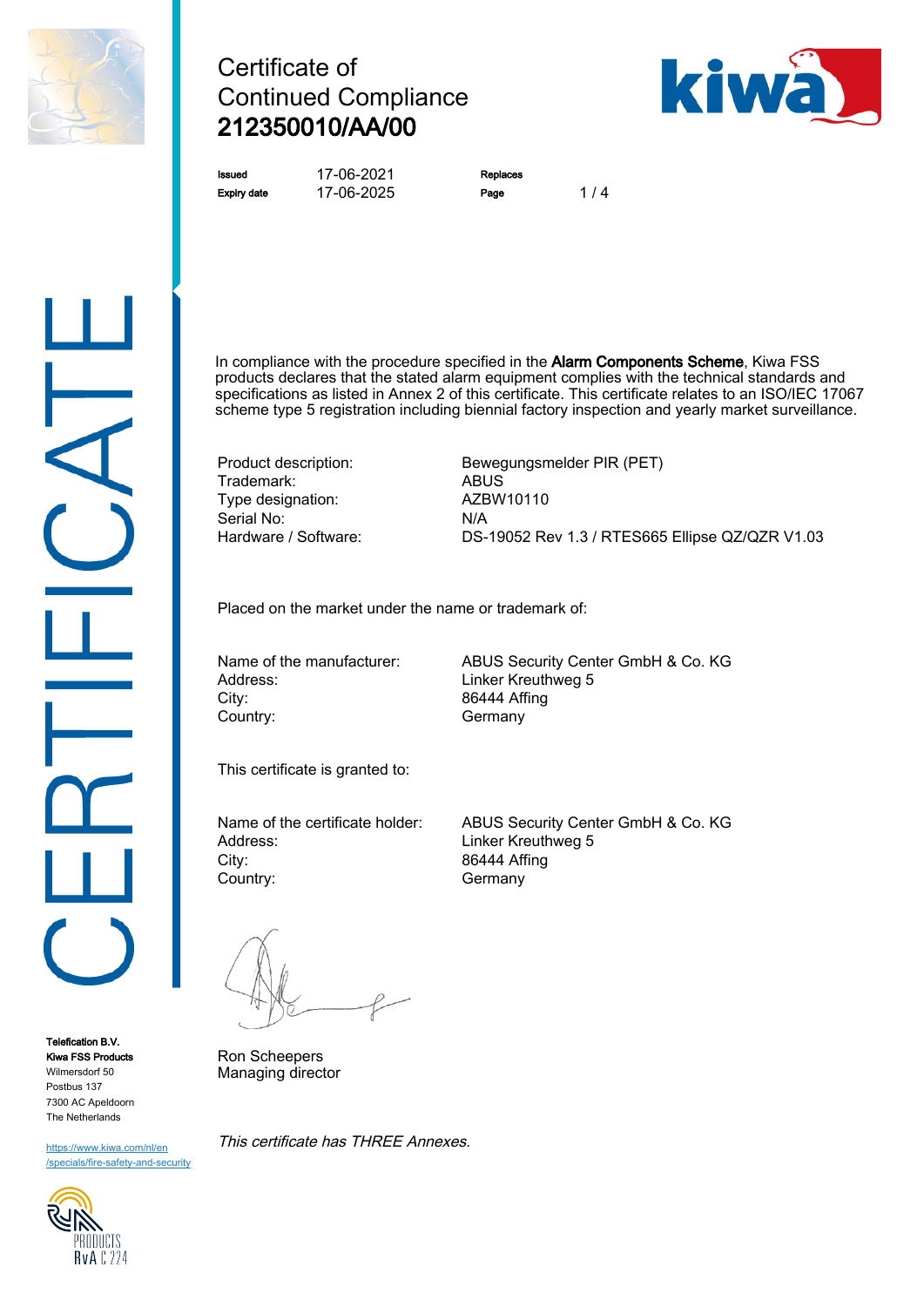### Remarks and observations

The following conditions are applicable:

Security grade: 2 Environmental class: II Equipment class: Fixed

This equipment can be applied in EN 50131-1 compliant systems up to and including security grade 2.

Factory location: TRI-T Company Limited 4-5/F, Block A, Zhao Feng Industrial Estate, San Wei Village, Xixiang Town, Baoan, Shenzhen China

Product inspection location: ABUS Security Center GmbH & Co. KG Werner von Siemens Str. 6 Augsburg Germany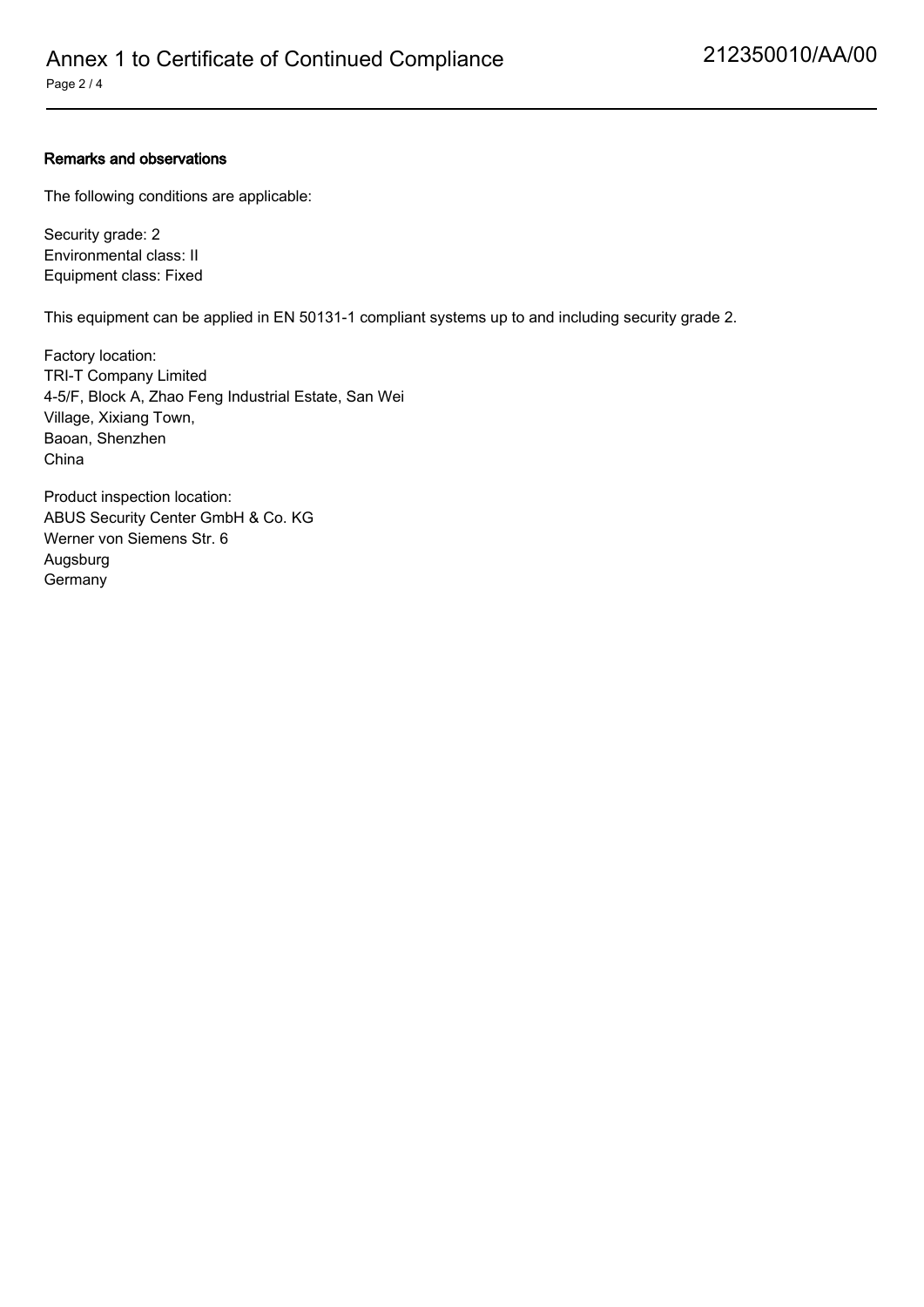## Documentation lodged for this Certificate of Continued Compliance

Test Reports:

- Telefication B.V.: 190300254-001-Ver. 1.00, 01 October 2019
- Telefication B.V.: 190300254-024-Ver. 1.00, 05 March 2020
- Telefication B.V.: 190300254-025-Ver. 1.00, 18 June 2020

Product Documentation:

- Assembly drawings
- Bill of material / Parts list
- Electronic schematics
- Manual
- Internal / external photos
- Label and label placement

#### Technical Standards and Specifications

The product shows no non-compliances with:

EN 50131-2-2 November, 2017

#### Applied Standards

EN 50130-5 June, 2011 EN 50130-4+A1 October, 2014 EN 50131-1+A1+A2 May, 2017